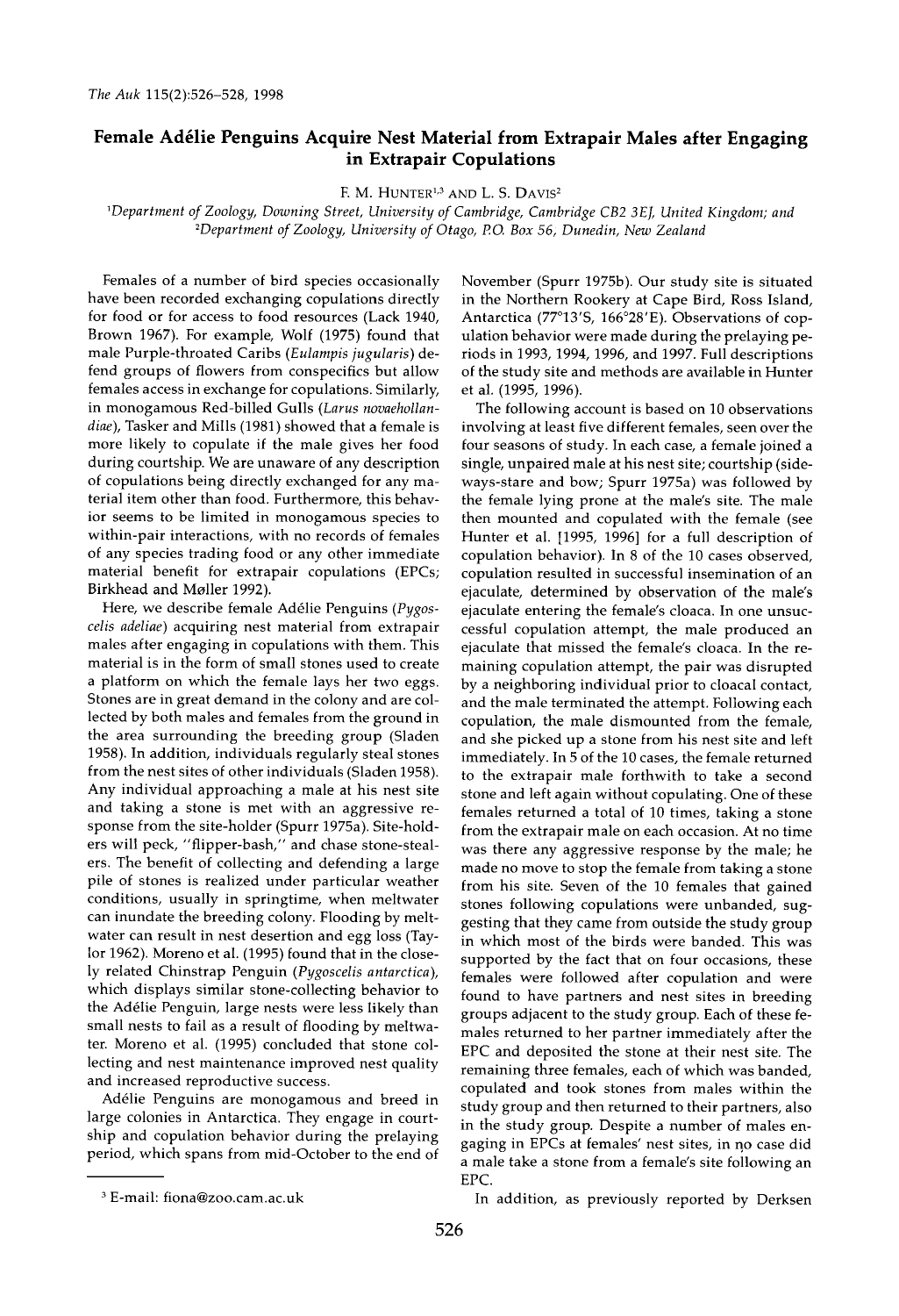**(1975), females were observed acquiring stones from males without engaging in copulations. In each case, this behavior was initiated by the female joining an unpaired male at his site and engaging him in mutual courtship behavior. She then simply took a stone and left the site. Again, the male was not aggressive toward the female, suggesting that females may avoid aggression by soliciting courtship. Ten females were observed to engage in this behavior: one female was observed to take at least 62 stones from a single male over a period of approximately one hour; another female took one stone from one male and three stones from another male four days later; a third female took stones from a single male on two separate occasions (four days apart). The incidence of this behavior would have been underestimated because it was recorded late in the 1996 season by FMH only, and in 1997. In addition, this behavior may have been overlooked during periods of peak copulation activity because the focus of observations was copulation behavior rather than courtship behavior. In these cases, it would appear that the male was cheated into allowing the female to take a stone without gaining anything himself.** 

On a few occasions ( $n = 7$ ), in response to a female **attempting to steal a stone from a male's nest site, the male, instead of defending his stones, attempted to mount the female. In each of these cases, the female immediately moved away from the male and did not allow him to mount. In only three of the seven cases did the female leave with a stone. It is possible that the male misinterpreted the female's head-down posture during the process of choosing a stone and took it to be the head-bow courtship display that usually precedes copulation, although in no case did the female lie prone at the site, a necessary precursor to successful mounting.** 

It appears that female Adélie Penguins will some**times acquire nest stones from extrapair males after engaging in EPCs. Various points of interest can be noted from these observations: (1) females chose unpaired males with whom to engage in EPCs (females of most species choose paired males; McKinney et al. 1984, Birkhead and Mailer 1992); (2) a high proportion of the EPC attempts was successful (compared**  with 59%,  $n = 35$  pairs, of pair copulations success**ful; Hunter et al. 1995); (3) the currency involved was nest material rather than food; and (4) the material benefit was gained following EPCs rather than pair copulations.** 

**The male clearly benefits by gaining an EPC that could result in offspring fathered by him but raised by another male (McKinney et al. 1984, Birkhead and Mailer 1992). The cost of one or two stones would appear to be a small price to pay for so large a potential benefit. The male also may gain if allowing a female to take a stone means that she is more likely to return for additional copulations, which could increase his chances of fertilizing her eggs. In addition,**  **if the male is unaware of the female's status as a paired individual, he may view the copulation as the initiation of a long-term partnership, in which the female rearranging nest stones (although not taking them away from the nest site) would constitute normal behavior. Because many long-term pairings are initiated by a female coming to a male's site, courting with him and engaging in copulation, any male ignoring such a solicitation, or acting aggressively toward a female manipulating his stones, might miss a genuine opportunity to form a pair.** 

**It is harder to see what a female would gain from trading an EPC for one or two stones. A straight ex**change would suggest that to the female, either the **two were equally valuable, or the EPC was less valuable. This seems unlikely when an EPC has the potential to alter the paternity of her offspring, whereas a single stone does little to increase the likelihood of a successful breeding attempt. It is possible that the exchange of one EPC opens the way to the female to collect multiple stones, which might indeed increase the chances of her offspring surviving. If so, the pair male might be predicted to respond to his female engaging in extrapair copulations by attempting to collect enough stones to prevent his female from needing to steal them. Alternatively, a female may engage in an EPC for some other reason (e.g. fertility assurance, increasing the quality of her offspring, gaining a potential future partner; Westneat et al. 1990) but then exploit the male's lowered guard by taking a stone after she has engaged in the EPC. In this scenario, the female gains both an EPC and some easily obtained nest material. In addition, by returning to her pair male with a stone, she may be supplying him with a reason for her absence. This trickery would benefit both the female and the extrapair male if it reduced the chances of the pair male attempting a retaliatory copulation (Birkhead and Mailer 1992).** 

In conclusion, it appears that female Adélie Pen**guins sometimes acquire nest material from extrapair males after engaging in an extrapair copulation, and that both female and extrapair male gain from this behavior. Even the female's pair male gains a stone in his nest, although this particular stone and the others in his nest ultimately may help to protect the life of an offspring that is not his own.** 

Acknowledgments.—We are very grateful to Antarc**tica New Zealand for providing excellent logistical support in all field seasons. We would like to thank Corey Bradshaw, Rob Harcourt, Sue Heath, Gary Miller, Cristian Perez Mufioz, and Marj Wright for field assistance and Tim Birkhead and Nick Davies for helpful comments on the manuscript. The research was funded by the Natural Environment Research Council, UK (FMH), and the University of Otago, New Zealand (LSD).**